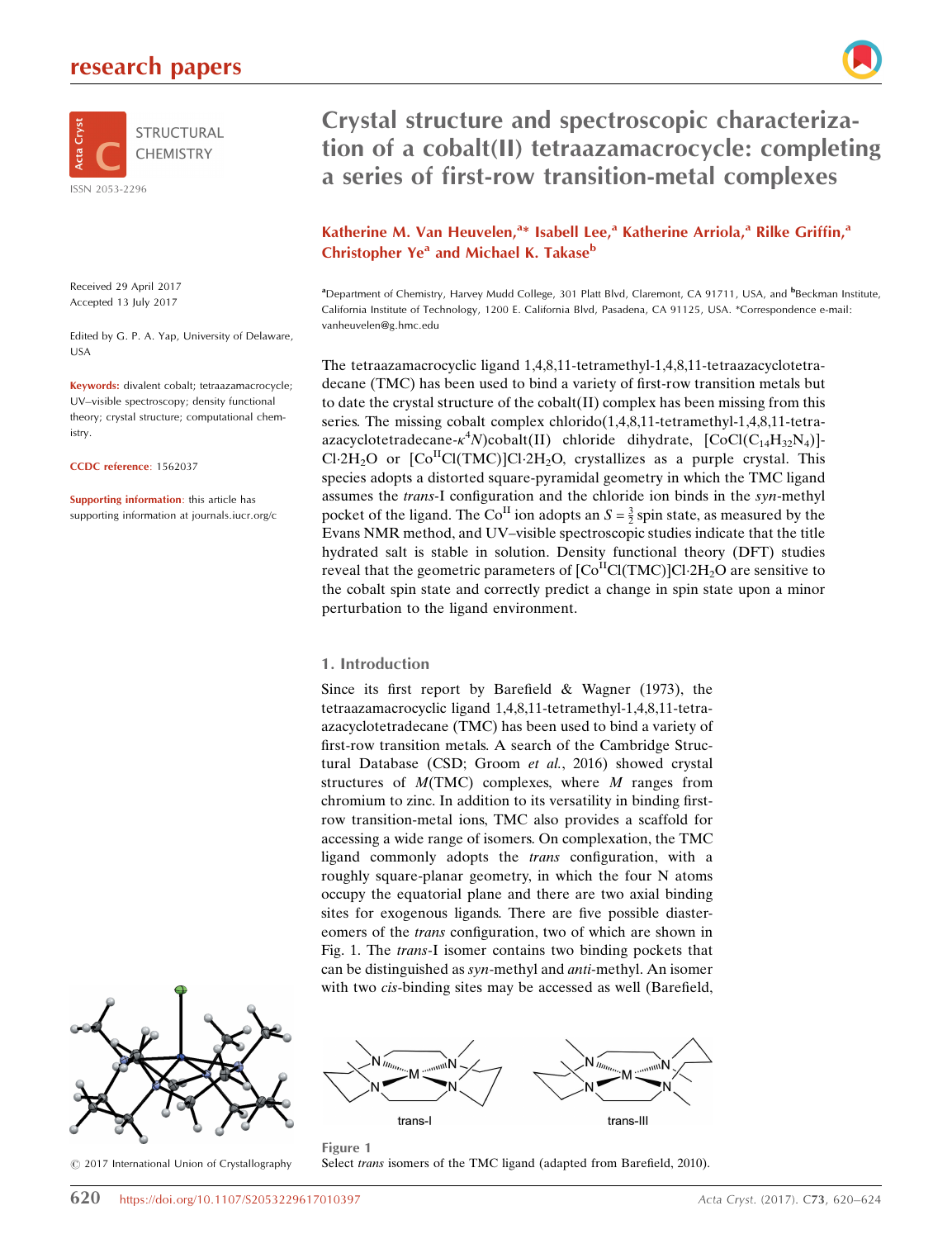2010). Divalent metal salts of TMC also serve as versatile starting materials for preparing a wide range of reactive complexes, for example, metal–oxygen adducts (Cho et al., 2010; Kieber-Emmons & Riordan, 2007), and for accessing high-valent metal oxidation states (Rohde et al., 2003; Van Heuvelen et al., 2012). First-row transition-metal complexes of the form  $[M<sup>H</sup>Cl(TMC)]^+$   $[M = Mn$  (Bucher *et al.*, 2001), Fe (Bedford et al., 2016), Ni (Nishigaki et al., 2010), and Zn (Alcock et al., 1978)] have been crystallographically characterized and reported in the CSD, but to date the crystal structure of  $[Co<sup>H</sup>Cl(TMC)]<sup>+</sup>$  has been missing from this series. In this work, we describe the synthesis, crystallization, and characterization of  $\text{[Co}^{\text{II}}\text{Cl}(\text{TMC})\text{]}$ Cl·2H<sub>2</sub>O, (1).



#### 2. Experimental

#### 2.1. Synthesis and crystallization

Starting materials were obtained from Sigma–Aldrich.  $CoCl_2·6H_2O$  (0.2704 g, 1.14 mmol) and 1,4,8,11-tetramethyl-1,4,8,11-tetraazacyclotetradecane (0.2967 g, 1.16 mmol) were combined under a nitrogen atmosphere, dissolved in acetonitrile (20 ml), and heated under reflux for 22 h to yield a violet solution. The solvent was removed under reduced pressure, and the product was recrystallized by vapor diffusion (acetonitrile/diethyl ether) at 277 K to yield purple crystals (yield 79%). Elemental analysis data were obtained from Atlantic Microlabs. Analysis calculated for  $C_{14}H_{36}Cl_2CoN_4O_2$ : C 39.81, H 8.59, N 13.27%; found: C 39.92, H 8.49, N 12.93%.  $\lambda_{\text{max}}$  ( $\varepsilon$ , nm) in acetonitrile: 510 (37  $M^{-1}$  cm<sup>-1</sup>), 560 (23  $M^{-1}$  $\text{cm}^{-1}$ ), 810 (13  $M^{-1}$  cm<sup>-1</sup>), 931 (15  $M^{-1}$  cm<sup>-1</sup>).

#### 2.2. Refinement

Crystal data, data collection and structure refinement details are summarized in Table 1. Unless otherwise noted, all H atoms were included in the model at geometrically calculated positions and refined using a riding model. The isotropic displacement parameters of all H atoms were fixed at 1.2 times the  $U_{\text{eq}}$  value of the atoms to which they are linked (1.5 times for methyl groups and water). Complex (1) crystallizes in the monoclinic space group  $P2<sub>1</sub>/c$  with one cation in the asymmetric unit, together with one chloride anion and two water molecules. The coordinates for the H atoms bound to atoms O1W and O2W were located in the difference Fourier synthesis and refined semi-freely with the help of a restraint on the O—H distance  $[0.84 (2)$   $\AA$ ].

| Crystal data<br>Chemical formula<br>$[CoCl(C_{14}H_{32}N_4)]Cl·2H_2O$<br>422.30<br>$M_{r}$<br>Monoclinic, $P2_1/c$<br>Crystal system, space group |  |
|---------------------------------------------------------------------------------------------------------------------------------------------------|--|
|                                                                                                                                                   |  |
|                                                                                                                                                   |  |
|                                                                                                                                                   |  |
|                                                                                                                                                   |  |
| 100<br>Temperature $(K)$                                                                                                                          |  |
| $a, b, c$ (A)<br>8.2864 (8), 17.0679 (16),<br>13.9733 (14)                                                                                        |  |
| 90.735(4)                                                                                                                                         |  |
| $\begin{array}{c} \beta \ (\overset{\circ}{)}{\vee} \\ V \ (\overset{\circ}{A}^3) \end{array}$<br>1976.1(3)                                       |  |
| $\overline{4}$<br>Z                                                                                                                               |  |
| Radiation type<br>Mo $K\alpha$                                                                                                                    |  |
| $\mu$ (mm <sup>-1</sup> )<br>1.15                                                                                                                 |  |
| Crystal size (mm)<br>$0.40 \times 0.30 \times 0.25$                                                                                               |  |
| Data collection                                                                                                                                   |  |
| Diffractometer<br>Bruker D8 VENTURE Kappa<br>Duo PHOTON 100 CMOS                                                                                  |  |
| Multi-scan (SADABS; Bruker,<br>Absorption correction<br>2013)                                                                                     |  |
| 0.691, 0.747<br>$T_{\min}, T_{\max}$                                                                                                              |  |
| No. of measured, independent and<br>72258, 9577, 7769<br>observed $[I > 2\sigma(I)]$ reflections                                                  |  |
| 0.043<br>$R_{\rm int}$                                                                                                                            |  |
| $(\sin \theta/\lambda)_{\text{max}} (\AA^{-1})$<br>0.834                                                                                          |  |
| Refinement                                                                                                                                        |  |
| $R[F^2 > 2\sigma(F^2)], wR(F^2), S$<br>0.032, 0.066, 1.04                                                                                         |  |
| No. of reflections<br>9577                                                                                                                        |  |
| 224<br>No. of parameters                                                                                                                          |  |
| No. of restraints<br>$\overline{4}$                                                                                                               |  |
| H-atom treatment<br>H atoms treated by a mixture of<br>independent and constrained<br>refinement                                                  |  |
| $\Delta \rho_{\text{max}}$ , $\Delta \rho_{\text{min}}$ (e $\AA^{-3}$ )<br>$0.56, -0.56$                                                          |  |

Computer programs: APEX3 (Bruker, 2017), SAINT (Bruker, 2013), SHELXS2013 (Sheldrick, 2008), SHELXL2016 (Sheldrick, 2015) and SHELXTL (Sheldrick, 2008).

#### 2.3. Spectroscopy and computations

Table 1

UV–visible spectra were collected on an Agilent 8453 diode array spectrometer equipped with a Hewlett Packard 89090A temperature-control unit, and these studies considered acetonitrile, methanol, and chloroform as solvents. The Evans NMR method (Evans, 1959; Evans et al., 1971; Evans & Jakubovic, 1988; Sur, 1989) was used to measure magnetic susceptibility at 298 K. Data were collected using a Bruker 400 MHz spectrometer and considered samples ranging from 0.0064 to 0.0076  $M$  prepared in CDCl<sub>3</sub>. Corrections for the diamagnetic susceptibility of the cobalt ion, chloride, and TMC ligand were applied (Bain & Berry, 2008). Density functional theory (DFT) geometry optimizations and frequency calculations were implemented on the Extreme Scientific and Engineering Discovery Environment (XSEDE) (Towns et al., 2014) using the GAUSSIAN09 software package (Frisch et al., 2013). The keyword 'scf=tight' specified the convergence criteria. We evaluated several functionals (B3LYP, BP86, M06, and PBEPBE) and basis sets [def2TZVPP/def2svp, 6-311G(d)/6-31G(d), and 6-31G/3-21G, as applied to cobalt/all other atoms]. The unrestricted functional M06 (Zhao & Truhlar, 2008), along with the 6-31G basis set (Petersson & Al-Laham, 1991; Petersson et al., 1988), on Co and the 3-21G basis set (Binkley et al., 1980) on all other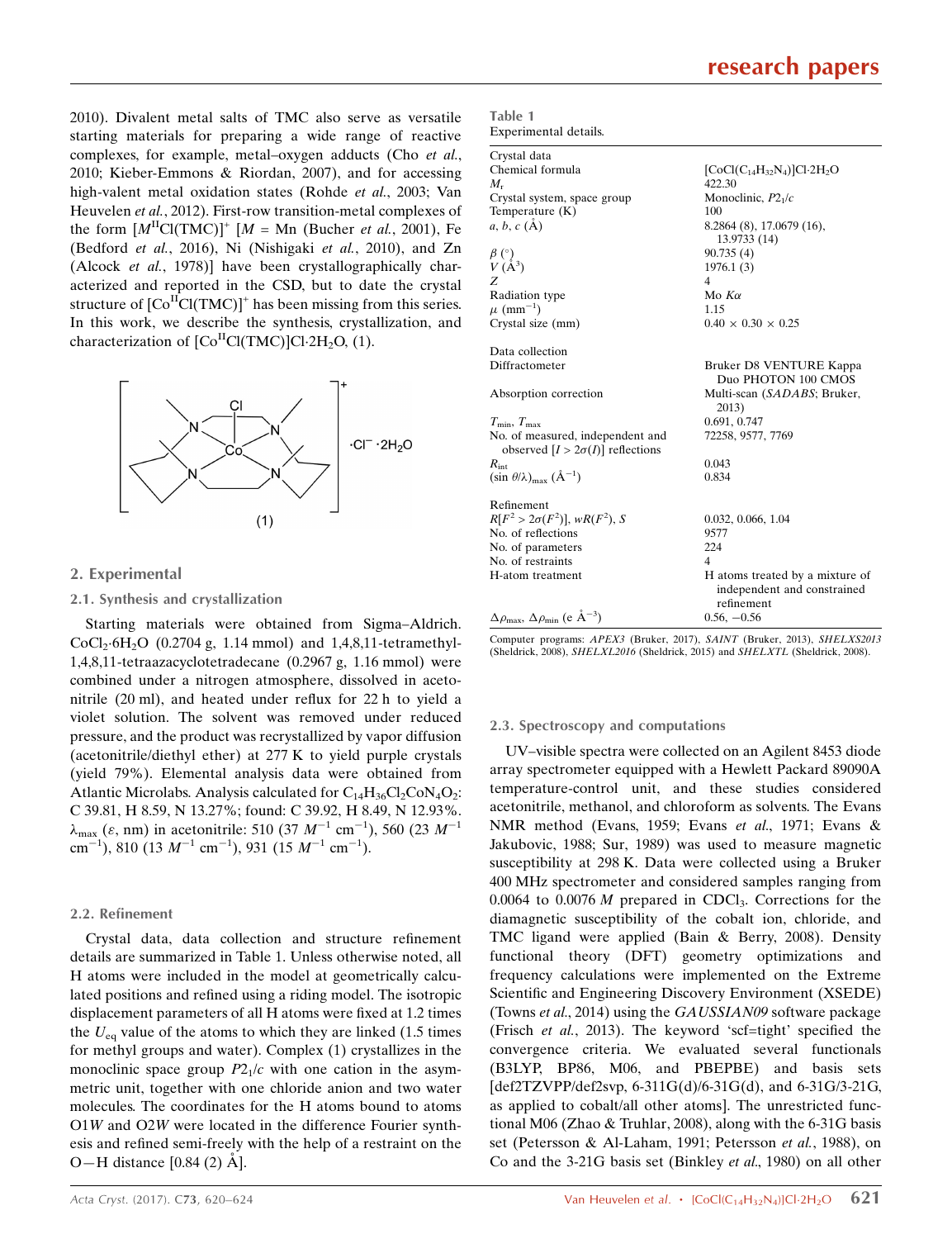

Figure 2

The cation of  $\text{[Co}^{\text{II}}\text{Cl}(\text{TMC})\text{]Cl}\cdot 2\text{H}_2\text{O}$ , (1), showing the atom-numbering scheme. Displacement ellipsoids are drawn at the 50% probability level. H atoms have been omitted for clarity.

atoms best reproduced the experimentally observed bond lengths and were used for the results reported herein.

#### 3. Results and discussion

X-ray diffraction studies of the purple crystals showed that complex (1) crystallized in the monoclinic  $P2<sub>1</sub>/c$  space group. Selected geometric parameters are reported in Table 2. The  $Co-N$  bond lengths found in complex  $(1)$  are consistent with previous reports of analogous five-coordinate  $[\mathrm{Co}^\Pi(\mathrm{TMC})X]^{n+1}$ cations  $[X = NCS^{-1}$  (Burgess *et al.*, 1999),  $N_3$ <sup>-</sup> (Evangelio *et al.*, 2012; Reimer et al., 1989), and CH<sub>3</sub>CN (Jo et al., 2008)]. The Co–Cl bond length of 2.3022 (3)  $\AA$  falls within the range of  $M$ –Cl bond lengths observed for zinc [2.265 (4) Å], nickel [2.3074 (17)  $\AA$ ], and manganese [2.331 (1)  $\AA$ ] complexes of the form  $[MCI(TMC)]^+$  (Alcock et al., 1978; Bucher et al., 2001; Nishigaki et al., 2010). The analogous iron complex contains an unusually short  $\mathrm{Fe}^{\mathrm{II}}$  – Cl bond length of 2.2051 Å (Bedford et al., 2016). The second chloride ion in the structure of complex (1) does not coordinate to cobalt and instead lies approximately 5  $\AA$  away from the metal center. Complex (1) adopts a distorted square-pyramidal geometry ( $\tau$  = 0.53, where a  $\tau$  value of 0.00 is associated with a square-pyramidal geometry and a  $\tau$  value of 1.00 is associated with an ideal trigonal bipyramidal geometry; Addison et al., 1984).

| Table 2                                               |  |
|-------------------------------------------------------|--|
| Selected geometric parameters $(\mathbf{A}, \circ)$ . |  |

| $Cl1 - Co1$     | 2.3022(3) | $Co1-N2$         | 2.2208(9) |
|-----------------|-----------|------------------|-----------|
| $Co1-N3$        | 2.1066(8) | $Co1-N4$         | 2.2427(9) |
| $Co1-N1$        | 2.1158(8) |                  |           |
| $N3 - Co1 - N1$ | 137.57(3) | $N2 - Co1 - N4$  | 169.13(3) |
| $N3 - Co1 - N2$ | 84.26(3)  | $N3 - Co1 - Cl1$ | 112.70(2) |
| $N1 - Co1 - N2$ | 92.53(3)  | $N1 - Co1 - Cl1$ | 109.71(2) |
| $N3 - Co1 - N4$ | 91.52(3)  | $N2 - Co1 - Cl1$ | 96.12(2)  |
| $N1 - Co1 - N4$ | 83.81 (3) | $N4 - Co1 - Cl1$ | 94.75(2)  |
|                 |           |                  |           |

Table 3 Hydrogen-bond geometry  $(\mathring{A}, \degree)$ .

| $D-\mathrm{H}\cdots A$                | $D-H$   | $H \cdot \cdot \cdot A$ | $D\cdot\cdot\cdot A$ | $D-\mathrm{H}\cdots A$ |
|---------------------------------------|---------|-------------------------|----------------------|------------------------|
| $C2-H2A\cdots C12^{1}$                | 0.99    | 2.83                    | 3.7784 (11)          | 160                    |
| $C3 - H3A \cdots C12^n$               | 0.99    | 2.74                    | 3.7054(11)           | 166                    |
| $C11 - H11C \cdots O1W$ <sup>i</sup>  | 0.98    | 2.66                    | 3.5203(13)           | 147                    |
| $C5 - H5A \cdots C12^n$               | 0.99    | 2.76                    | 3.7452(10)           | 171                    |
| $C12 - H12A \cdots C11$               | 0.98    | 2.77                    | 3.3409(11)           | 118                    |
| $C7 - H7A \cdots C12$ <sup>iii</sup>  | 0.99    | 2.94                    | 3.6790(10)           | 132                    |
| $C8 - H8A \cdots O2W^{ii}$            | 0.99    | 2.66                    | 3.6324(14)           | 168                    |
| $C13-H13C\cdots C12IV$                | 0.98    | 2.97                    | 3.7640(10)           | 138                    |
| $C9 - H9B \cdots O1W^v$               | 0.99    | 2.58                    | 3.4736(13)           | 150                    |
| $C10 - H10A \cdots O2W$ <sup>ii</sup> | 0.99    | 2.54                    | 3.5121(14)           | 168                    |
| $C14 - H14A \cdots C11$               | 0.98    | 2.70                    | 3.3189 (12)          | 122                    |
| $O2W - H2W2 \cdots C12^{vi}$          | 0.82(1) | 2.40(1)                 | 3.2158(9)            | 173(2)                 |
| $O2W - H2W1 \cdots C12$               | 0.83(1) | 2.39(1)                 | 3.2110(9)            | 175(2)                 |
| $O1W - H1W1 \cdots C11$               | 0.87(1) | 2.39(1)                 | 3.2568(9)            | 173(1)                 |
| $O1W - H1W2 \cdots C12$               | 0.87(1) | 2.33(1)                 | 3.2024(9)            | 178(1)                 |

Symmetry codes: (i)  $x + 1$ ,  $y$ ,  $z$ ; (ii)  $x + 1$ ,  $-y + \frac{3}{2}$ ,  $z + \frac{1}{2}$ ; (iii)  $-x + 1$ ,  $y - \frac{1}{2}$ ,  $-z + \frac{3}{2}$ ; (iv)  $x, -y + \frac{3}{2}, z + \frac{1}{2}$ ; (v)  $-x + 1, -y + 1, -z + 1$ ; (vi)  $-x, -y + 2, -z + 1$ .

The TMC ligand in complex (1) adopts the trans-I configuration (Fig. 1), in which all four methyl groups are positioned on the same side of the plane, as is typical for divalent transition metal complexes of TMC (Barefield, 2010). The chloride ligand occupies the syn-methyl binding site (Fig. 2). This is consistent with studies of similar  $\left[\text{Co}^{\text{II}}(\text{TMC})X\right]^{n+}$  complexes  $[X = NCS^{-}$  (Burgess et al., 1999),  $N_3$ <sup>-</sup> (Evangelio et al., 2012; Reimer et al., 1989), and CH<sub>3</sub>CN (Jo et al., 2008)], as well as  $[M<sup>II</sup>Cl(TMC)]<sup>+</sup> [M = Mn, Fe, Ni; Bedford *et al.*, 2016; Bucher]$ et al., 2001; Nishigaki et al., 2010].

Two chloride anions and two water molecules form a hydrogen-bonded dimer across a crystallographic inversion



Figure 3

The hydrogen-bonding network forming a hydrogen-bonded dimer. Displacement ellipsoids are drawn at the 50% probability level. [Symmetry code: (i)  $-x, -y + 2, -z + 1.$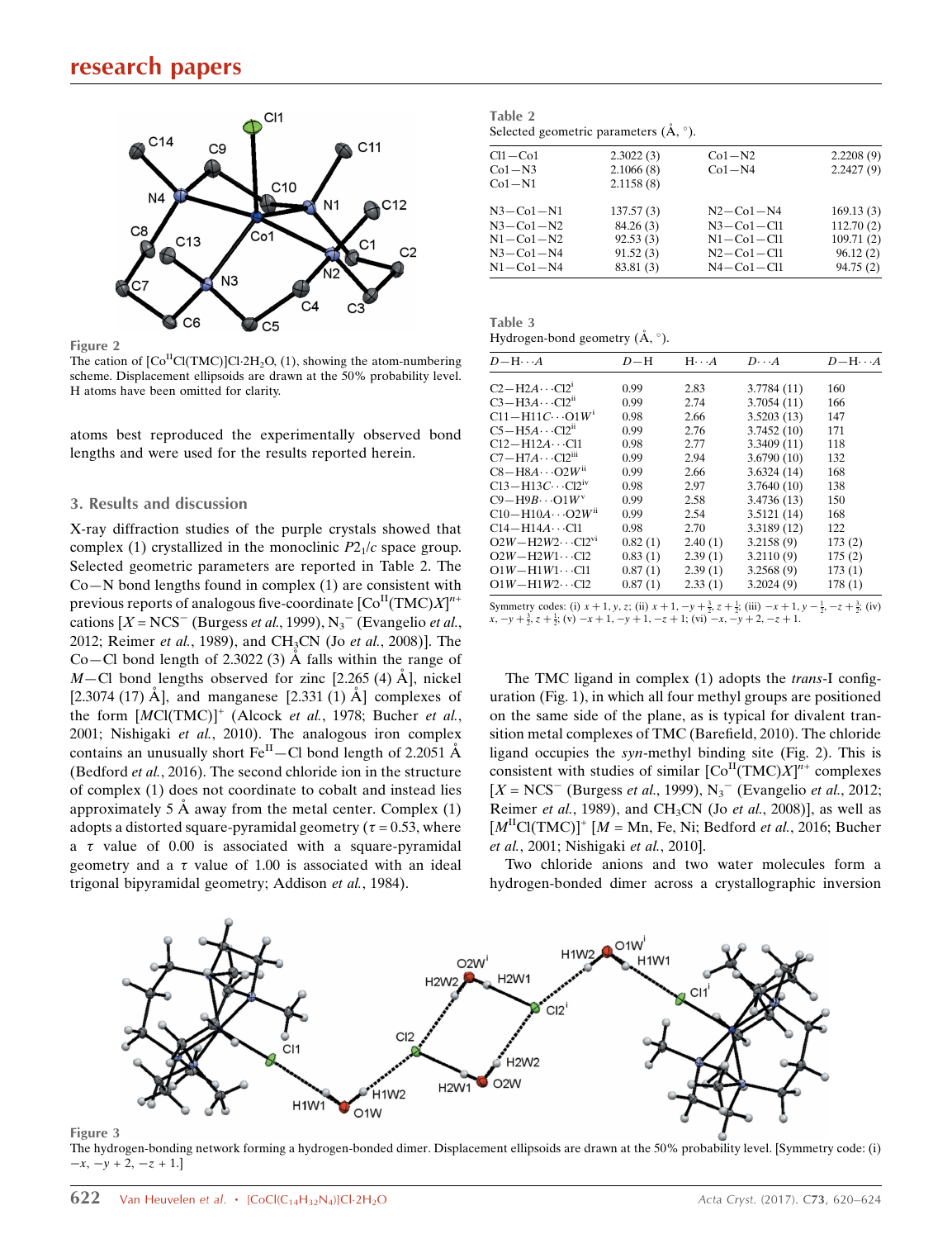Table 4 Comparison of experimental and calculated (DFT) geometric parameters  $(A)$  of complex  $(1)$ .

|             | Experimental | DFT    |
|-------------|--------------|--------|
| $Cl1 - Co1$ | 2.3022(3)    | 2.3163 |
| $Co1-N3$    | 2.1066(8)    | 2.1008 |
| $Co1-N1$    | 2.1158(8)    | 2.1008 |
| $Co1-N2$    | 2.2208(9)    | 2.1980 |
| $Co1-N4$    | 2.2427(9)    | 2.1981 |

center (Fig. 3 and Table 3). The core of the dimer consists of two water molecules [O2W and O2W<sup>i</sup>; symmetry code: (i)  $-x$ ,  $-y + 2$ ,  $-z + 1$ ] and two chloride anions (Cl2 and Cl2<sup>i</sup>). On each side of this core, the hydrogen bonding extends to a water molecule  $(O1W)$  and  $O1W<sup>i</sup>$  and the chloride anion in the cobalt chloride complex (Cl1 and  $Cl1<sup>i</sup>$ ).

Fig. 4 shows the electronic absorption spectrum of complex (1) in acetonitrile with optical features apparent at 510  $(37 \text{ M}^{-1} \text{ cm}^{-1})$ , 560  $(23 \text{ M}^{-1} \text{ cm}^{-1})$ , 810  $(13 \text{ M}^{-1} \text{ cm}^{-1})$ , and 931 nm (15  $M^{-1}$  cm<sup>-1</sup>). The magnitude of the molar absorptivity values range from 13 to 37  $M^{-1}$  cm<sup>-1</sup>, which suggests these features arise from d-to-d ligand field transitions.

Acetonitrile is known to coordinate to transition-metal cations ligated by TMC (Jo et al., 2008; Rohde et al., 2003). We compared the spectral features of complex (1) to those reported for  $[Co(TMC)(CH_3CN)]^{2+}$  to determine if acetonitrile displaces the chloride ligand in solution, as UV–visible spectroscopy is sensitive to changes in the axial ligand (Jackson et al., 2008; Jo et al., 2008). The UV–visible spectrum of the acetonitrile-bound complex exhibited absorption features at 447 (50  $M^{-1}$  cm<sup>-1</sup>), 532 (35  $M^{-1}$  cm<sup>-1</sup>), 547  $(35 M^{-1} \text{ cm}^{-1}), 643 (17 M^{-1} \text{ cm}^{-1}), \text{ and } 667 \text{ nm} (18 M^{-1} \text{ cm}^{-1})$ (Jo et al., 2008). The differences between the spectra obtained for complex (1) and for  $[Co(TMC)(CH_3CN)]^{2+}$  indicate that acetonitrile does not coordinate to complex (1) in solution. UV–visible spectra collected in the absence of acetonitrile confirm this result. A sample of complex (1) prepared in methanol showed essentially identical spectral features as were obtained in acetonitrile (see Fig. S2 in the supporting information). Similar results were obtained for a sample of complex (1) prepared in the noncoordinating solvent chloroform, which was also used as a solvent in the NMR experiments used to determine  $\mu_{\text{eff}}$  (see below). As with the



UV–visible absorption spectrum of complex (1) in acetonitrile.

methanol sample, only the minor spectral changes that are typically associated with changes in solvent systems were observed in the sample prepared with chloroform (see Fig. S2 in the supporting information). Finally, UV–visible spectroscopic studies demonstrate that complex (1) is stable in solution for several hours at room temperature; spectra of samples prepared in acetonitrile and in chloroform showed no change in the intensity or the position of spectral features over several hours (see Figs. S3 and S4 in the supporting information).

Barefield reports that divalent  $[M(TMC)]^{2+}$  (*M* = Mn, Fe, Co, Ni) complexes are high-spin (Barefield, 2010), but recent results in the literature indicate that minor perturbations to the ligand ring size can affect the cobalt spin state. The 14 membered TMC ligand differs from 13-TMC by a single C atom (13-TMC is 1,4,7,10-tetramethyl-1,4,7,10-tetraazacyclotridecane). Electron paramagnetic resonance (EPR) studies of [Co(13-TMC)(CH<sub>3</sub>CN)]<sup>2+</sup> conducted at 4.3 K revealed an  $S = \frac{1}{2}$ spin state. This low spin state was also reported for [Co(12- TMC)(CH<sub>3</sub>CN)]<sup>2+</sup> (12-TMC is 1,4,7,10-tetramethyl-1,4,7,10tetraazacyclododecane) (Cho et al., 2010). In contrast, EPR studies at 4.3 K demonstrate that  $[Co(TMC)(CH_3CN)]^{2+}$  is in the  $S = \frac{3}{2}$  spin state typical for divalent  $[M(TMC)]^{2+}$  complexes (Jo et al., 2008). The average Co-N bond lengths of 1.988 and 2.068 Å observed in  $[Co<sup>H</sup>(12-TMC)(MeCN)]^{2+}$  and  $[Co<sup>H</sup>(13 TMC)(MeCN)<sup>2+</sup>$ , respectively, are shorter than those observed for complex (1), and crystal field theory indicates that a contraction of metal–ligand bond lengths is consistent with a change in spin state.

Since spin state is an important parameter in transitionmetal chemistry, we probed the spin state of complex (1) using experimental and computational methods. NMR studies using the Evans method (Evans, 1959) were conducted to conclusively determine the cobalt ion spin state in complex (1). The experimental value of  $\mu_{\text{eff}} = 4.56 \pm 0.06$  Bohr magnetons ( $\mu_B$ ) is larger than expected for an  $S = \frac{3}{2}$  complex. However, this value is consistent with the significant spin-orbit coupling observed in high-spin  $Co<sup>H</sup>$  complexes, and the measured value of 4.56 $\pm$ 0.06  $\mu_B$  falls within the range of experimental  $\mu_{\text{eff}}$ values of 4.1 to 5.2  $\mu$ B reported by Drago for high-spin Co<sup>II</sup> complexes (Drago, 1992; Shaffer et al., 2016).

The spin state of complex (1) was also investigated using density functional theory (DFT), as implemented in the GAUSSIAN09 software package (Frisch et al., 2013). Geometry optimization and frequency calculations considered two possible spin states, *viz*.  $S = \frac{3}{2}$  and a hypothetical  $S = \frac{1}{2}$  state. We evaluated the performance of a variety of unrestricted functionals (B3LYP, BP86, M06, and PBEPBE) and basis sets [def2TZVPP/def2svp, 6-311G(d)/6-31G(d), and 6-31G/3-21G, as applied to cobalt/all other atoms]. The hybrid functional M06, which was parameterized for transition-metal systems (Zhao & Truhlar, 2008; Cramer & Truhlar, 2009), along with the 6-31G basis set on Co and the 3-21G basis set on all other atoms, best reproduced the experimentally observed bond lengths (Table 4). As expected from crystal field theory and in agreement with experimental studies of  $[Co<sup>H</sup>(12-$ TMC)(MeCN)]<sup>2+</sup> and [Co<sup>II</sup>(13-TMC)(MeCN)]<sup>2+</sup>, the Co-N bonds of a hypothetical  $S = \frac{1}{2}$  complex (1) contracted to 2.04 Å.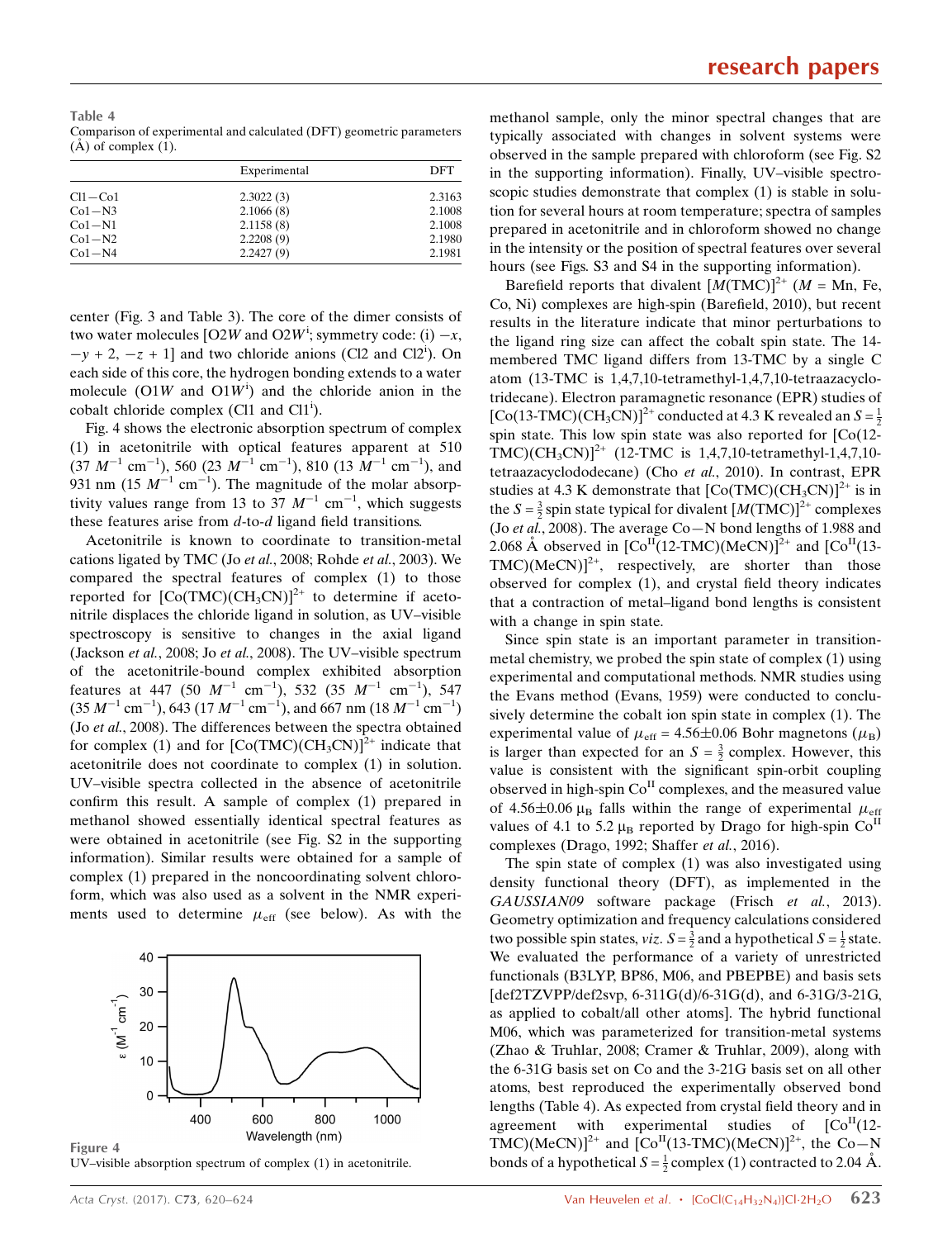The  $S = \frac{3}{2}$  state of complex (1) was calculated to be more stable than the  $S = \frac{1}{2}$  state by 11.4 kcal mol<sup>-1</sup>, and all combinations of basis sets and functionals properly reproduced the experimentally-observed spin state (see Table S4 in the supporting information).

To determine if this methodology correctly predicts the change in spin state upon a minor modification of the ligand environment, parallel DFT investigations considered the relative energies of the  $S = \frac{3}{2}$  and  $S = \frac{1}{2}$  spin states of [Co<sup>II</sup>(13- $TMC)(MeCN)<sup>2+</sup>$ . These studies employed the computational parameters validated through studies of complex (1) and used the reported crystal structure of  $[Co<sup>H</sup>(13-TMC)(MeCN)]^{2+}$  as an input geometry (Cho et al., 2010). DFT studies correctly predict that the high spin  $S = \frac{3}{2}$  state is *destabilized* relative to the low spin  $S = \frac{1}{2}$  state (+2.7 kcal mol<sup>-1</sup>) when a single C atom is removed from the ligand. In the case of TMC and 13-TMC, a minor perturbation to the ligand structure results in a significant change in the cobalt spin state.

#### 4. Conclusions

In this paper, we report the structural and spectral properties of  $\text{[Co}^{\text{II}}\text{Cl}(\text{TMC})\text{]}$ Cl $\cdot$ 2H<sub>2</sub>O, which continues the series of firstrow transition-metal complexes bound by the tetraazamacrocyclic TMC ligand and an axial chloride ion. Complex (1) adopts a distorted square-pyramidal geometry, and the chloride ligand binds in the syn-methyl pocket of the TMC ligand. UV–visible spectroscopic studies demonstrate that the structure of complex (1) is stable in a variety of solvents. Experimental and computational studies confirm that the cobalt ion is in the  $S = \frac{3}{2}$  state, and the experimentally-validated computational methodology correctly predicts the change in spin state upon minor perturbations to the ligand environment. This result demonstrates that the TMC ligand family offers a facile means of accessing different cobalt spin states.

#### Acknowledgements

We thank Professor Adam Johnson (Harvey Mudd College) for helpful discussions.

#### Funding information

This work was funded by the Department of Chemistry at Harvey Mudd College, the Hixon Center for Sustainable Environmental Design at Harvey Mudd College through its Rasmussen Summer Research Fund (to CY), the Rose Hills Foundation (to IL), and the Harris Family Research Fellowship in Chemistry honoring Professor Emeritus Philip C. Myhre (to RG). This work used the Extreme Science and Engineering Discovery Environment (XSEDE), which is supported by National Science Foundation grant No. ACI-1548562.

#### References

[Addison, A. W., Rao, T. N., Reedijk, J., van Rijn, J. & Verschoor, G. C.](http://scripts.iucr.org/cgi-bin/cr.cgi?rm=pdfbb&cnor=yp3138&bbid=BB1) (1984). [J. Chem. Soc. Dalton Trans.](http://scripts.iucr.org/cgi-bin/cr.cgi?rm=pdfbb&cnor=yp3138&bbid=BB1) pp. 1349–1356.

- [Alcock, N. W., Herron, N. & Moore, P. \(1978\).](http://scripts.iucr.org/cgi-bin/cr.cgi?rm=pdfbb&cnor=yp3138&bbid=BB2) J. Chem. Soc. Dalton Trans. [pp. 1282–1288.](http://scripts.iucr.org/cgi-bin/cr.cgi?rm=pdfbb&cnor=yp3138&bbid=BB2)
- [Bain, G. A. & Berry, J. F. \(2008\).](http://scripts.iucr.org/cgi-bin/cr.cgi?rm=pdfbb&cnor=yp3138&bbid=BB3) J. Chem. Educ. 85, 532-536.
- [Barefield, E. K. \(2010\).](http://scripts.iucr.org/cgi-bin/cr.cgi?rm=pdfbb&cnor=yp3138&bbid=BB4) Coord. Chem. Rev. 254, 1607–1627.
- [Barefield, E. K. & Wagner, F. \(1973\).](http://scripts.iucr.org/cgi-bin/cr.cgi?rm=pdfbb&cnor=yp3138&bbid=BB5) Inorg. Chem. 12, 2435–2439.
- [Bedford, R. B., Brenner, P. B., Elorriaga, D., Harvey, J. N. & Nunn, J.](http://scripts.iucr.org/cgi-bin/cr.cgi?rm=pdfbb&cnor=yp3138&bbid=BB6) (2016). Dalton Trans. 45[, 15811–15817.](http://scripts.iucr.org/cgi-bin/cr.cgi?rm=pdfbb&cnor=yp3138&bbid=BB6)
- [Binkley, J. S., Pople, J. A. & Hehre, W. J. \(1980\).](http://scripts.iucr.org/cgi-bin/cr.cgi?rm=pdfbb&cnor=yp3138&bbid=BB7) J. Am. Chem. Soc. 102[, 939–947.](http://scripts.iucr.org/cgi-bin/cr.cgi?rm=pdfbb&cnor=yp3138&bbid=BB7)
- Bruker (2013). SAINT and SADABS[. Bruker AXS Inc., Madison,](http://scripts.iucr.org/cgi-bin/cr.cgi?rm=pdfbb&cnor=yp3138&bbid=BB8) [Wisconsin, USA.](http://scripts.iucr.org/cgi-bin/cr.cgi?rm=pdfbb&cnor=yp3138&bbid=BB8)
- Bruker (2017). APEX3[. Bruker AXS Inc., Madison, Wisconsin, USA.](http://scripts.iucr.org/cgi-bin/cr.cgi?rm=pdfbb&cnor=yp3138&bbid=BB9)
- [Bucher, C., Duval, E., Barbe, J. M., Verpeaux, J. N., Amatore, C.,](http://scripts.iucr.org/cgi-bin/cr.cgi?rm=pdfbb&cnor=yp3138&bbid=BB10) [Guilard, R., Pape, L. L., Latour, J.-M., Dahaoui, S. & Lecomte, C.](http://scripts.iucr.org/cgi-bin/cr.cgi?rm=pdfbb&cnor=yp3138&bbid=BB10) (2001). [Inorg. Chem.](http://scripts.iucr.org/cgi-bin/cr.cgi?rm=pdfbb&cnor=yp3138&bbid=BB10) 40, 5722–5726.
- [Burgess, J., Fawcett, J., Haines, R. I., Singh, K. & Russell, D. R. \(1999\).](http://scripts.iucr.org/cgi-bin/cr.cgi?rm=pdfbb&cnor=yp3138&bbid=BB11) [Transition Met. Chem.](http://scripts.iucr.org/cgi-bin/cr.cgi?rm=pdfbb&cnor=yp3138&bbid=BB11) 24, 355–361.
- [Cho, J., Sarangi, R., Kang, H. Y., Lee, J. Y., Kubo, M., Ogura, T.,](http://scripts.iucr.org/cgi-bin/cr.cgi?rm=pdfbb&cnor=yp3138&bbid=BB12) [Solomon, E. I. & Nam, W. \(2010\).](http://scripts.iucr.org/cgi-bin/cr.cgi?rm=pdfbb&cnor=yp3138&bbid=BB12) J. Am. Chem. Soc. 132, 16977– [16986.](http://scripts.iucr.org/cgi-bin/cr.cgi?rm=pdfbb&cnor=yp3138&bbid=BB12)
- [Cramer, C. J. & Truhlar, D. G. \(2009\).](http://scripts.iucr.org/cgi-bin/cr.cgi?rm=pdfbb&cnor=yp3138&bbid=BB13) Phys. Chem. Chem. Phys. 11, [10757–10816.](http://scripts.iucr.org/cgi-bin/cr.cgi?rm=pdfbb&cnor=yp3138&bbid=BB13)
- Drago, R. S. (1992). In [Physical Methods for Chemists](http://scripts.iucr.org/cgi-bin/cr.cgi?rm=pdfbb&cnor=yp3138&bbid=BB14), 2nd ed. Fort [Worth: Saunders College Publishing.](http://scripts.iucr.org/cgi-bin/cr.cgi?rm=pdfbb&cnor=yp3138&bbid=BB14)
- [Evangelio, E., Rath, N. P. & Mirica, L. M. \(2012\).](http://scripts.iucr.org/cgi-bin/cr.cgi?rm=pdfbb&cnor=yp3138&bbid=BB15) Dalton Trans. 41, [8010–8021.](http://scripts.iucr.org/cgi-bin/cr.cgi?rm=pdfbb&cnor=yp3138&bbid=BB15)
- [Evans, D. F. \(1959\).](http://scripts.iucr.org/cgi-bin/cr.cgi?rm=pdfbb&cnor=yp3138&bbid=BB16) J. Chem. Soc. 36, 2003–2005.
- [Evans, D. F., Fazakerley, G. V. & Phillips, R. F. \(1971\).](http://scripts.iucr.org/cgi-bin/cr.cgi?rm=pdfbb&cnor=yp3138&bbid=BB17) J. Chem. Soc. A, [pp. 1931–1934.](http://scripts.iucr.org/cgi-bin/cr.cgi?rm=pdfbb&cnor=yp3138&bbid=BB17)
- [Evans, D. F. & Jakubovic, D. A. \(1988\).](http://scripts.iucr.org/cgi-bin/cr.cgi?rm=pdfbb&cnor=yp3138&bbid=BB18) J. Chem. Soc. Dalton Trans. [pp. 2927–2933.](http://scripts.iucr.org/cgi-bin/cr.cgi?rm=pdfbb&cnor=yp3138&bbid=BB18)
- Frisch, M. J., et al. (2013). GAUSSIAN09[. Gaussian Inc., Wallingford,](http://scripts.iucr.org/cgi-bin/cr.cgi?rm=pdfbb&cnor=yp3138&bbid=BB19) [CT, USA. http://www.gaussian.com.](http://scripts.iucr.org/cgi-bin/cr.cgi?rm=pdfbb&cnor=yp3138&bbid=BB19)
- [Groom, C. R., Bruno, I. J., Lightfoot, M. P. & Ward, S. C. \(2016\).](http://scripts.iucr.org/cgi-bin/cr.cgi?rm=pdfbb&cnor=yp3138&bbid=BB20) Acta Cryst. B72[, 171–179.](http://scripts.iucr.org/cgi-bin/cr.cgi?rm=pdfbb&cnor=yp3138&bbid=BB20)
- [Jackson, T. A., Rohde, J. U., Seo, M. S., Sastri, C. V., DeHont, R.,](http://scripts.iucr.org/cgi-bin/cr.cgi?rm=pdfbb&cnor=yp3138&bbid=BB21) Stubna, A., Ohta, T., Kitagawa, T., Münck, E., Nam, W. & Que, L. (2008). [J. Am. Chem. Soc.](http://scripts.iucr.org/cgi-bin/cr.cgi?rm=pdfbb&cnor=yp3138&bbid=BB21) 130, 12394–12407.
- [Jo, Y., Annaraj, J., Seo, M. S., Lee, Y.-M., Kim, S. Y., Cho, J. & Nam,](http://scripts.iucr.org/cgi-bin/cr.cgi?rm=pdfbb&cnor=yp3138&bbid=BB22) W. (2008). [J. Inorg. Biochem.](http://scripts.iucr.org/cgi-bin/cr.cgi?rm=pdfbb&cnor=yp3138&bbid=BB22) 102, 2155–2159.
- [Kieber-Emmons, M. T. & Riordan, C. G. \(2007\).](http://scripts.iucr.org/cgi-bin/cr.cgi?rm=pdfbb&cnor=yp3138&bbid=BB23) Acc. Chem. Res. 40, [618–625.](http://scripts.iucr.org/cgi-bin/cr.cgi?rm=pdfbb&cnor=yp3138&bbid=BB23)
- [Nishigaki, J.-I., Matsumoto, T. & Tatsumi, K. \(2010\).](http://scripts.iucr.org/cgi-bin/cr.cgi?rm=pdfbb&cnor=yp3138&bbid=BB25) Eur. J. Inorg. Chem. [pp. 5011–5017.](http://scripts.iucr.org/cgi-bin/cr.cgi?rm=pdfbb&cnor=yp3138&bbid=BB25)
- [Petersson, G. A. & Al-Laham, M. A. \(1991\).](http://scripts.iucr.org/cgi-bin/cr.cgi?rm=pdfbb&cnor=yp3138&bbid=BB26) J. Chem. Phys. 94, 6081– [6090.](http://scripts.iucr.org/cgi-bin/cr.cgi?rm=pdfbb&cnor=yp3138&bbid=BB26)
- [Petersson, G. A., Bennett, A., Tensfeldt, T. G., Al-Laham, M. A.,](http://scripts.iucr.org/cgi-bin/cr.cgi?rm=pdfbb&cnor=yp3138&bbid=BB27) [Shirley, W. A. & Mantzaris, J. \(1988\).](http://scripts.iucr.org/cgi-bin/cr.cgi?rm=pdfbb&cnor=yp3138&bbid=BB27) J. Chem. Phys. 89, 2193–2218.
- [Reimer, S., Wicholas, M., Scott, B. & Willett, R. D. \(1989\).](http://scripts.iucr.org/cgi-bin/cr.cgi?rm=pdfbb&cnor=yp3138&bbid=BB28) Acta Cryst. C45[, 1694–1697.](http://scripts.iucr.org/cgi-bin/cr.cgi?rm=pdfbb&cnor=yp3138&bbid=BB28)
- [Rohde, J. U., In, J.-H., Lim, M. H., Brennessel, W. W., Bukowski, M.](http://scripts.iucr.org/cgi-bin/cr.cgi?rm=pdfbb&cnor=yp3138&bbid=BB29) [R., Stubna, A., Munck, E., Nam, W. & Que, L. \(2003\).](http://scripts.iucr.org/cgi-bin/cr.cgi?rm=pdfbb&cnor=yp3138&bbid=BB29) Science, 299, [1037–1039.](http://scripts.iucr.org/cgi-bin/cr.cgi?rm=pdfbb&cnor=yp3138&bbid=BB29)
- [Shaffer, D. W., Bhowmick, I., Rheingold, A. L., Tsay, C., Livesay, B.](http://scripts.iucr.org/cgi-bin/cr.cgi?rm=pdfbb&cnor=yp3138&bbid=BB30) [N., Shores, M. P. & Yang, J. Y. \(2016\).](http://scripts.iucr.org/cgi-bin/cr.cgi?rm=pdfbb&cnor=yp3138&bbid=BB30) Dalton Trans. 45, 17910– [17917.](http://scripts.iucr.org/cgi-bin/cr.cgi?rm=pdfbb&cnor=yp3138&bbid=BB30)
- [Sheldrick, G. M. \(2008\).](http://scripts.iucr.org/cgi-bin/cr.cgi?rm=pdfbb&cnor=yp3138&bbid=BB31) Acta Cryst. A64, 112–122.
- [Sheldrick, G. M. \(2015\).](http://scripts.iucr.org/cgi-bin/cr.cgi?rm=pdfbb&cnor=yp3138&bbid=BB32) Acta Cryst. C71, 3–8.
- Sur, S. K. (1989). [J. Magnet. Reson.](http://scripts.iucr.org/cgi-bin/cr.cgi?rm=pdfbb&cnor=yp3138&bbid=BB33) 82, 169–173.
- [Towns, J., Cockerill, T., Dahan, M., Foster, I., Gaither, K., Grimshaw,](http://scripts.iucr.org/cgi-bin/cr.cgi?rm=pdfbb&cnor=yp3138&bbid=BB34) [A., Hazlewood, V., Lathrop, S., Lifka, D., Peterson, G. D., Roskies,](http://scripts.iucr.org/cgi-bin/cr.cgi?rm=pdfbb&cnor=yp3138&bbid=BB34) [R., Scott, J. R. & Wilkins-Diehr, N. \(2014\).](http://scripts.iucr.org/cgi-bin/cr.cgi?rm=pdfbb&cnor=yp3138&bbid=BB34) Comput. Sci. Eng. 16, [62–74.](http://scripts.iucr.org/cgi-bin/cr.cgi?rm=pdfbb&cnor=yp3138&bbid=BB34)
- [Van Heuvelen, K. M., Fiedler, A. T., Shan, X., De Hont, R. F., Meier,](http://scripts.iucr.org/cgi-bin/cr.cgi?rm=pdfbb&cnor=yp3138&bbid=BB35) [K. K., Bominaar, E. L., Munck, E. & Que, L. \(2012\).](http://scripts.iucr.org/cgi-bin/cr.cgi?rm=pdfbb&cnor=yp3138&bbid=BB35) Proc. Natl Acad. Sci. 8[, 11933–11938.](http://scripts.iucr.org/cgi-bin/cr.cgi?rm=pdfbb&cnor=yp3138&bbid=BB35)
- [Zhao, Y. & Truhlar, D. G. \(2008\).](http://scripts.iucr.org/cgi-bin/cr.cgi?rm=pdfbb&cnor=yp3138&bbid=BB36) Theor. Chem. Acc. 120, 215– [241.](http://scripts.iucr.org/cgi-bin/cr.cgi?rm=pdfbb&cnor=yp3138&bbid=BB36)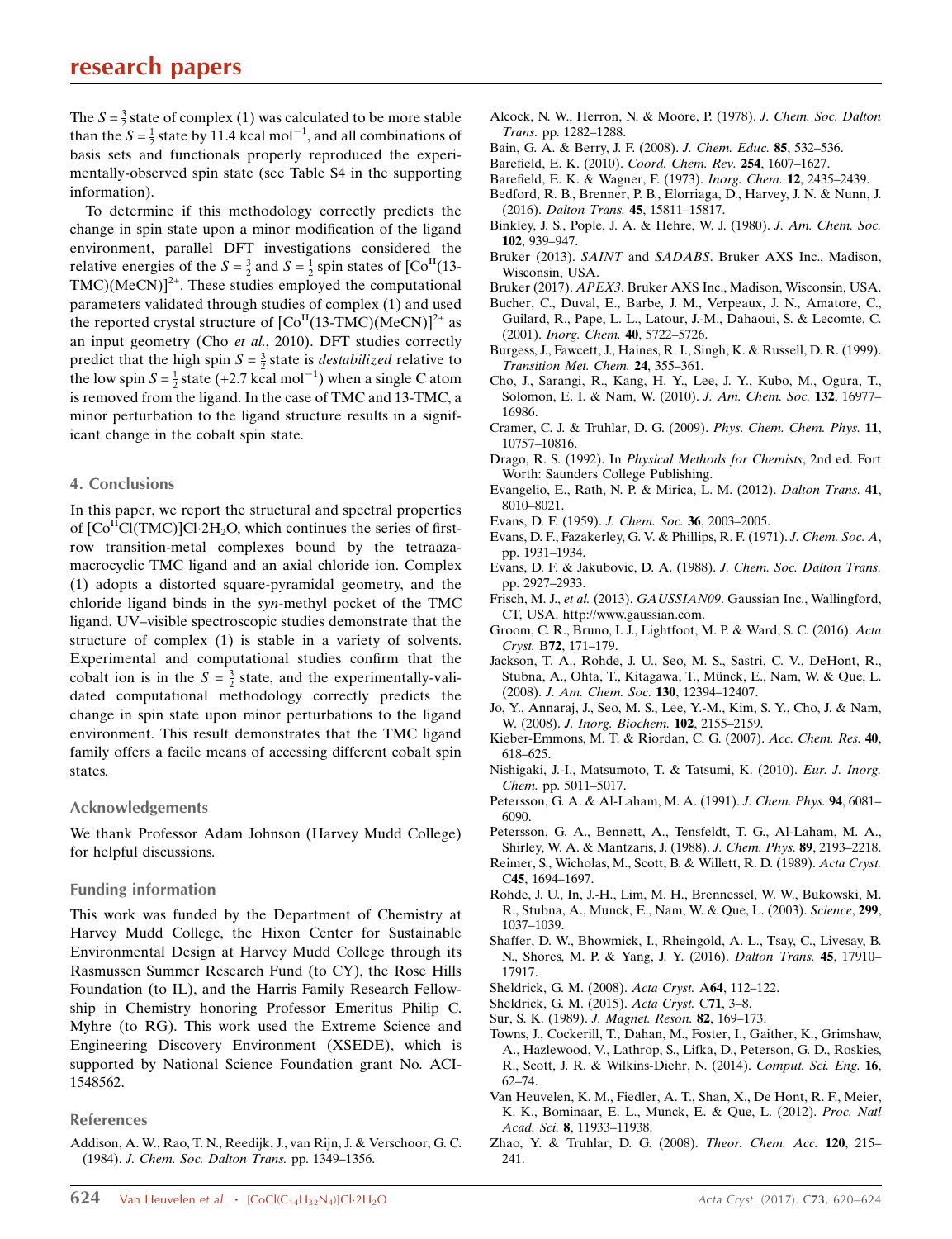# **supporting information**

*Acta Cryst.* (2017). C**73**, 620-624 [https://doi.org/10.1107/S2053229617010397]

**Crystal structure and spectroscopic characterization of a cobalt(II) tetraazamacrocycle: completing a series of first-row transition-metal complexes**

# **Katherine M. Van Heuvelen, Isabell Lee, Katherine Arriola, Rilke Griffin, Christopher Ye and Michael K. Takase**

# **Computing details**

Data collection: *APEX3* (Bruker, 2017); cell refinement: *SAINT* (Bruker, 2013); data reduction: *SAINT* (Bruker, 2013); program(s) used to solve structure: *SHELXS2013* (Sheldrick, 2008); program(s) used to refine structure: *SHELXL2016* (Sheldrick, 2015); molecular graphics: *SHELXTL* (Sheldrick, 2008); software used to prepare material for publication: *SHELXTL* (Sheldrick, 2008).

**Chlorido(1,4,8,11-tetramethyl-1,4,8,11-tetraazacyclotetradecane-***κ***<sup>4</sup>** *N***)cobalt(II) chloride dihydrate** 

### *Crystal data*

 $[CoCl(C_{14}H_{32}N_4)]Cl·2H_2O$  $M_r = 422.30$ Monoclinic, *P*21/*c*  $a = 8.2864(8)$  Å  $b = 17.0679(16)$  Å  $c = 13.9733(14)$  Å  $\beta$  = 90.735 (4)<sup>o</sup>  $V = 1976.1$  (3)  $\AA^3$  $Z = 4$ 

*Data collection*

Bruker D8 VENTURE Kappa Duo PHOTON 100 CMOS diffractometer Radiation source: I*µ*S HB micro-focus sealed tube Detector resolution: 10.24 pixels mm-1 *φ* and *ω* scans Absorption correction: multi-scan (SADABS; Bruker, 2013)

## *Refinement*

Refinement on *F*<sup>2</sup> Least-squares matrix: full  $R[F^2 > 2\sigma(F^2)] = 0.032$  $wR(F^2) = 0.066$  $S = 1.04$ 9577 reflections 224 parameters

 $F(000) = 900$  $D_x = 1.419$  Mg m<sup>-3</sup> Mo *Kα* radiation,  $\lambda = 0.71073$  Å Cell parameters from 9870 reflections  $\theta$  = 2.5–35.8°  $\mu$  = 1.15 mm<sup>-1</sup>  $T = 100 \text{ K}$ Block, purple  $0.40 \times 0.30 \times 0.25$  mm

 $T_{\text{min}} = 0.691$ ,  $T_{\text{max}} = 0.747$ 72258 measured reflections 9577 independent reflections 7769 reflections with  $I > 2\sigma(I)$  $R_{\text{int}} = 0.043$  $\theta_{\text{max}} = 36.4^{\circ}, \theta_{\text{min}} = 2.5^{\circ}$  $h = -13 \rightarrow 13$  $k = -28 \rightarrow 28$ *l* = −23→23

4 restraints Primary atom site location: structure-invariant direct methods Secondary atom site location: difference Fourier map Hydrogen site location: mixed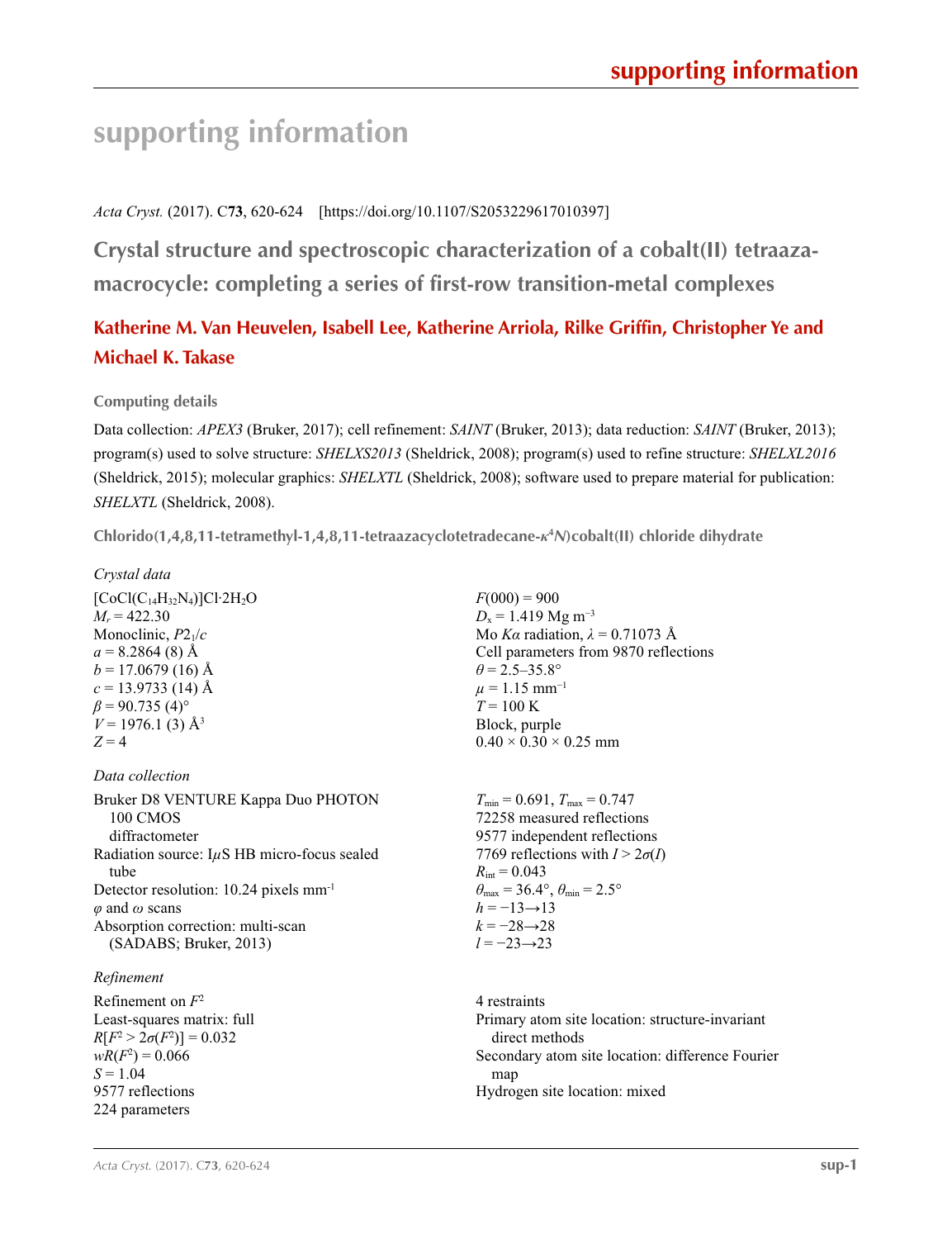| H atoms treated by a mixture of independent       | $(\Delta/\sigma)_{\text{max}} = 0.001$           |
|---------------------------------------------------|--------------------------------------------------|
| and constrained refinement                        | $\Delta\rho_{\rm max} = 0.56$ e $\rm \AA^{-3}$   |
| $w = 1/[\sigma^2(F_0^2) + (0.0244P)^2 + 0.7824P]$ | $\Delta\rho_{\rm min} = -0.56$ e Å <sup>-3</sup> |
| where $P = (F_0^2 + 2F_c^2)/3$                    |                                                  |

### *Special details*

**Geometry**. All e.s.d.'s (except the e.s.d. in the dihedral angle between two l.s. planes) are estimated using the full covariance matrix. The cell e.s.d.'s are taken into account individually in the estimation of e.s.d.'s in distances, angles and torsion angles; correlations between e.s.d.'s in cell parameters are only used when they are defined by crystal symmetry. An approximate (isotropic) treatment of cell e.s.d.'s is used for estimating e.s.d.'s involving l.s. planes. **Refinement**. Refinement of  $F^2$  against ALL reflections. The weighted *R*-factor  $wR$  and goodness of fit *S* are based on  $F^2$ , conventional *R*-factors *R* are based on *F*, with *F* set to zero for negative  $F^2$ . The threshold expression of  $F^2 > \sigma(F^2)$  is used only for calculating *R*-factors(gt) *etc*. and is not relevant to the choice of reflections for refinement. *R*-factors based on *F*<sup>2</sup> are statistically about twice as large as those based on *F*, and *R*- factors based on ALL data will be even larger. Low-temperature diffraction data (*φ* and *ω* scans) were collected on a Bruker AXS D8 VENTURE *KAPPA* diffractometer coupled to a PHOTON 100 CMOS detector with Mo  $K\alpha$  radiation ( $\lambda = 0.71073$  Å) from an *I<sub>µ</sub>S* micro-source for the

structure of compound (1). The structure was solved by direct methods using *SHELXS* (Sheldrick, 1990) and refined against  $F<sup>2</sup>$  on all data by full-matrix least-squares with *SHELXL2014* (Sheldrick, 2008) using established refinement techniques (Müller, 2009). All non-H atoms were refined anisotropically.

|                  | $\boldsymbol{x}$ | у          | $\boldsymbol{Z}$ | $U_{\rm iso}$ */ $U_{\rm eq}$ |
|------------------|------------------|------------|------------------|-------------------------------|
| C11              | 0.51121(3)       | 0.66061(2) | 0.60021(2)       | 0.01723(5)                    |
| Cl2              | 0.06423(3)       | 0.86258(2) | 0.50039(2)       | 0.01387(4)                    |
| Co <sub>1</sub>  | 0.70186(2)       | 0.62697(2) | 0.71424(2)       | 0.00774(3)                    |
| N1               | 0.92925(9)       | 0.61319(5) | 0.64915(6)       | 0.01016(14)                   |
| C1               | 1.06802(11)      | 0.64827(6) | 0.70353(7)       | 0.01284(16)                   |
| H1A              | 1.168131         | 0.638070   | 0.667682         | $0.015*$                      |
| H1B              | 1.078240         | 0.621100   | 0.765913         | $0.015*$                      |
| C2               | 1.05589(11)      | 0.73585(6) | 0.72198(7)       | 0.01317(17)                   |
| H2A              | 1.031204         | 0.762659   | 0.660694         | $0.016*$                      |
| H2B              | 1.162105         | 0.755086   | 0.745178         | $0.016*$                      |
| C <sub>3</sub>   | 0.92830(11)      | 0.75832(6) | 0.79439(7)       | 0.01311(17)                   |
| H <sub>3</sub> A | 0.944496         | 0.726034   | 0.852584         | $0.016*$                      |
| H3B              | 0.945020         | 0.813761   | 0.812835         | $0.016*$                      |
| C11              | 0.92116(12)      | 0.64801(6) | 0.55156(7)       | 0.01463(17)                   |
| H11A             | 0.892834         | 0.703609   | 0.556246         | $0.022*$                      |
| H11B             | 0.838966         | 0.620606   | 0.513205         | $0.022*$                      |
| H11C             | 1.026354         | 0.642729   | 0.520950         | $0.022*$                      |
| N <sub>2</sub>   | 0.75794(9)       | 0.74860(5) | 0.76028(6)       | 0.01052(14)                   |
| C4               | 0.64897(12)      | 0.75884(6) | 0.84295(7)       | 0.01296(17)                   |
| H <sub>4</sub> A | 0.537548         | 0.768126   | 0.819173         | $0.016*$                      |
| H4B              | 0.683263         | 0.805357   | 0.880333         | $0.016*$                      |
| C <sub>5</sub>   | 0.65108(11)      | 0.68738(6) | 0.90727(7)       | 0.01222(16)                   |
| H <sub>5</sub> A | 0.760621         | 0.680253   | 0.935032         | $0.015*$                      |
| H5B              | 0.575100         | 0.695196   | 0.960533         | $0.015*$                      |
| C12              | 0.72070(13)      | 0.81142(6) | 0.69011(8)       | 0.01583(18)                   |
| H12A             | 0.608937         | 0.805911   | 0.667317         | $0.024*$                      |
| H12B             | 0.793923         | 0.807228   | 0.635831         | $0.024*$                      |

*Fractional atomic coordinates and isotropic or equivalent isotropic displacement parameters (Å<sup>2</sup>)*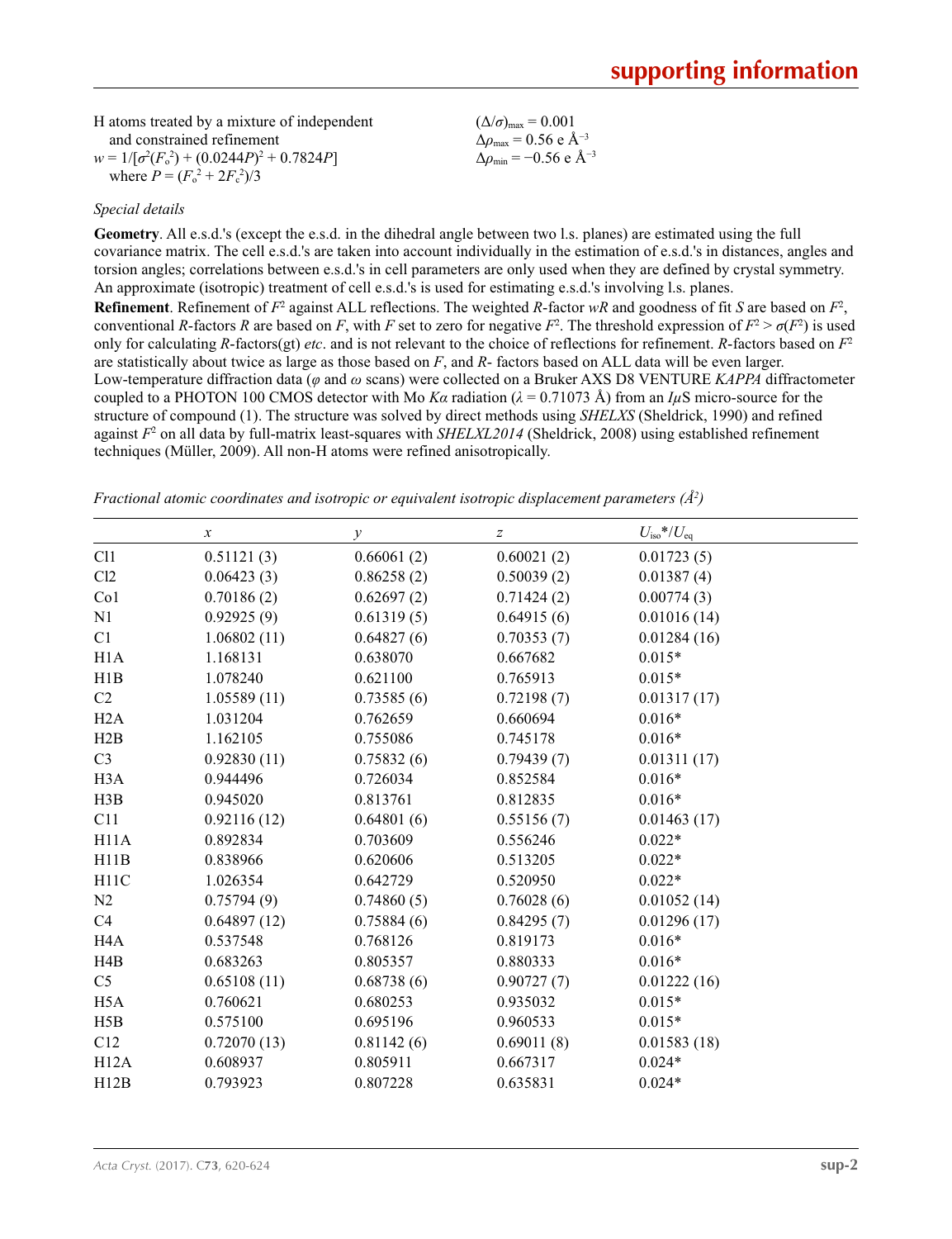| H12C                          | 0.734623    | 0.862643   | 0.720811   | $0.024*$    |
|-------------------------------|-------------|------------|------------|-------------|
| N <sub>3</sub>                | 0.60402(9)  | 0.61598(5) | 0.85200(6) | 0.00892(13) |
| C6                            | 0.65983(11) | 0.54640(6) | 0.90793(7) | 0.01222(16) |
| H <sub>6</sub> A              | 0.610241    | 0.548372   | 0.971971   | $0.015*$    |
| H <sub>6</sub> B              | 0.778208    | 0.550192   | 0.917275   | $0.015*$    |
| C7                            | 0.62092(12) | 0.46739(6) | 0.86275(7) | 0.01314(17) |
| H <sub>7</sub> A              | 0.639592    | 0.425825   | 0.911057   | $0.016*$    |
| H7B                           | 0.505031    | 0.466325   | 0.844684   | $0.016*$    |
| C8                            | 0.72004(12) | 0.44890(6) | 0.77465(7) | 0.01401(17) |
| H <sub>8</sub> A              | 0.835687    | 0.456146   | 0.790969   | $0.017*$    |
| H8B                           | 0.703973    | 0.393054   | 0.757900   | $0.017*$    |
| C13                           | 0.42510(11) | 0.61438(6) | 0.84195(7) | 0.01385(17) |
| H <sub>13</sub> A             | 0.392948    | 0.570952   | 0.799971   | $0.021*$    |
| H13B                          | 0.387433    | 0.663945   | 0.814205   | $0.021*$    |
| H <sub>13</sub> C             | 0.377045    | 0.607174   | 0.905065   | $0.021*$    |
| N <sub>4</sub>                | 0.68022(10) | 0.49764(5) | 0.68876(6) | 0.01139(14) |
| C9                            | 0.80575(12) | 0.48387(6) | 0.61544(7) | 0.01512(18) |
| H <sub>9</sub> A              | 0.765011    | 0.501631   | 0.552162   | $0.018*$    |
| H9B                           | 0.828800    | 0.427073   | 0.611178   | $0.018*$    |
| C10                           | 0.95983(12) | 0.52758(6) | 0.64065(7) | 0.01353(17) |
| H10A                          | 1.004203    | 0.507481   | 0.702014   | $0.016*$    |
| H10B                          | 1.040874    | 0.518220   | 0.590476   | $0.016*$    |
| C14                           | 0.52429(13) | 0.47017(6) | 0.64767(8) | 0.01698(19) |
| H <sub>14</sub> A             | 0.494482    | 0.502896   | 0.592598   | $0.025*$    |
| H14B                          | 0.440415    | 0.473888   | 0.696270   | $0.025*$    |
| H14C                          | 0.534960    | 0.415567   | 0.626997   | $0.025*$    |
| O2W                           | 0.12364(11) | 1.01349(5) | 0.36822(6) | 0.02094(16) |
| H <sub>2</sub> W <sub>2</sub> | 0.0802(19)  | 1.0482(9)  | 0.3992(11) | $0.031*$    |
| H2W1                          | 0.114(2)    | 0.9743(9)  | 0.4022(11) | $0.031*$    |
| O1W                           | 0.26421(10) | 0.71355(5) | 0.42894(6) | 0.01797(15) |
| H1W1                          | 0.3258(18)  | 0.7025(9)  | 0.4779(10) | $0.027*$    |
| H1W2                          | 0.2118(18)  | 0.7541(8)  | 0.4498(11) | $0.027*$    |
|                               |             |            |            |             |

*Atomic displacement parameters (Å2 )*

|                 | $U^{11}$    | $L^{22}$    | $\mathcal{I}^{\beta 3}$ | $U^{12}$      | $U^{13}$      | $L^{23}$      |
|-----------------|-------------|-------------|-------------------------|---------------|---------------|---------------|
| Cl1             | 0.01406(10) | 0.02120(12) | 0.01628(11)             | $-0.00094(8)$ | $-0.00644(8)$ | 0.00522(9)    |
| Cl <sub>2</sub> | 0.01321(9)  | 0.01239(10) | 0.01603(10)             | $-0.00032(7)$ | 0.00103(7)    | $-0.00044(8)$ |
| Co <sub>1</sub> | 0.00643(5)  | 0.00968(6)  | 0.00711(5)              | 0.00036(4)    | 0.00040(4)    | 0.00065(4)    |
| N1              | 0.0095(3)   | 0.0107(3)   | 0.0102(3)               | 0.0001(3)     | 0.0018(3)     | 0.0013(3)     |
| C <sub>1</sub>  | 0.0078(3)   | 0.0153(4)   | 0.0154(4)               | $-0.0008(3)$  | 0.0001(3)     | 0.0024(3)     |
| C <sub>2</sub>  | 0.0099(4)   | 0.0147(4)   | 0.0149(4)               | $-0.0036(3)$  | $-0.0002(3)$  | 0.0019(3)     |
| C <sub>3</sub>  | 0.0114(4)   | 0.0140(4)   | 0.0138(4)               | $-0.0026(3)$  | $-0.0018(3)$  | $-0.0008(3)$  |
| C <sub>11</sub> | 0.0164(4)   | 0.0170(4)   | 0.0106(4)               | $-0.0008(3)$  | 0.0033(3)     | 0.0027(3)     |
| N <sub>2</sub>  | 0.0101(3)   | 0.0100(3)   | 0.0114(3)               | 0.0007(3)     | $-0.0003(3)$  | 0.0010(3)     |
| C <sub>4</sub>  | 0.0131(4)   | 0.0113(4)   | 0.0145(4)               | 0.0018(3)     | 0.0023(3)     | $-0.0025(3)$  |
| C <sub>5</sub>  | 0.0127(4)   | 0.0139(4)   | 0.0101(4)               | $-0.0006(3)$  | 0.0017(3)     | $-0.0022(3)$  |
| C12             | 0.0186(4)   | 0.0106(4)   | 0.0182(5)               | 0.0024(3)     | $-0.0003(4)$  | 0.0041(3)     |
|                 |             |             |                         |               |               |               |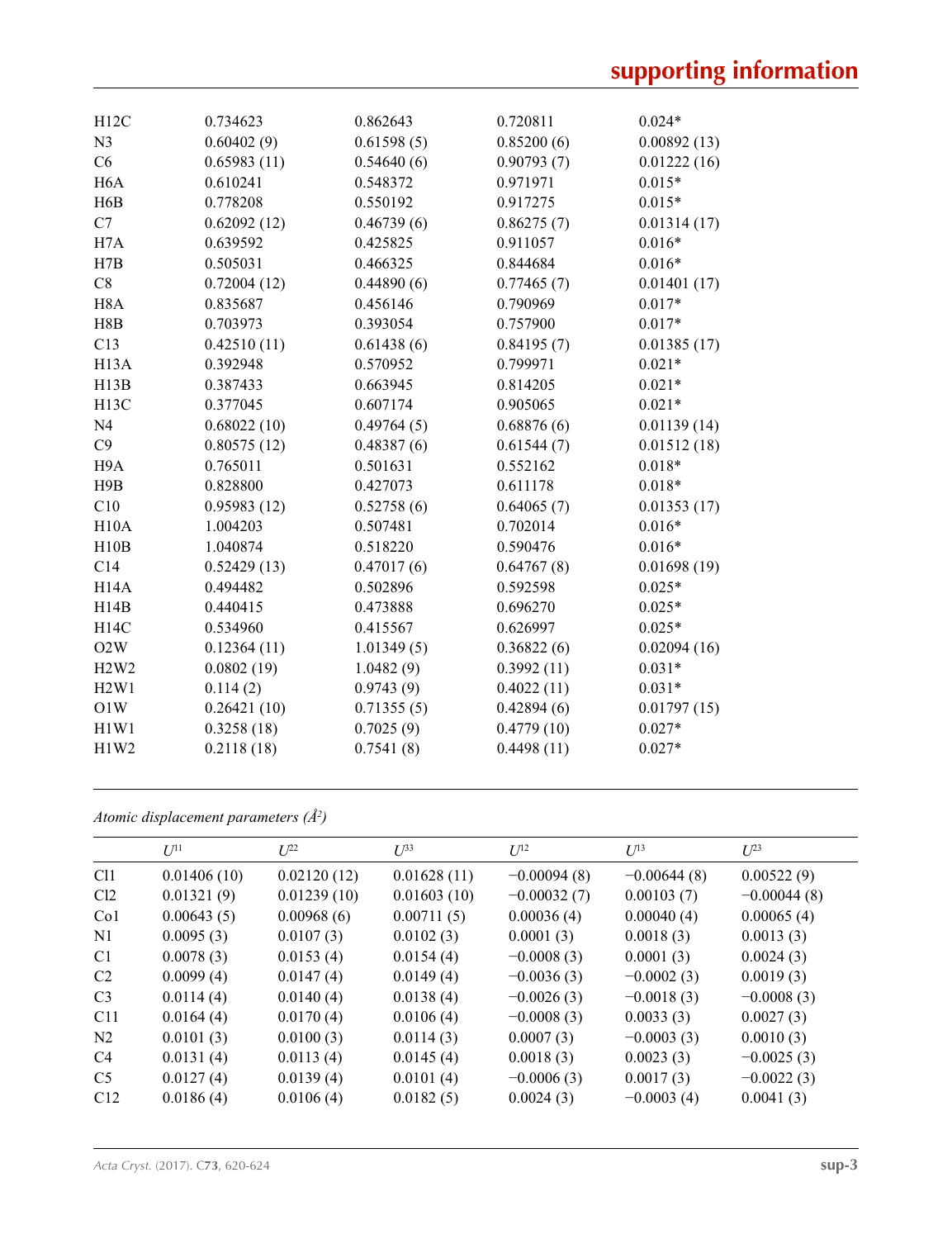# **supporting information**

| N <sub>3</sub>  | 0.0072(3) | 0.0104(3) | 0.0092(3) | 0.0001(2)    | 0.0004(2)    | 0.0002(3)    |
|-----------------|-----------|-----------|-----------|--------------|--------------|--------------|
| C <sub>6</sub>  | 0.0120(4) | 0.0146(4) | 0.0101(4) | 0.0003(3)    | $-0.0003(3)$ | 0.0035(3)    |
| C7              | 0.0135(4) | 0.0125(4) | 0.0135(4) | $-0.0008(3)$ | 0.0019(3)    | 0.0039(3)    |
| C8              | 0.0159(4) | 0.0110(4) | 0.0151(4) | 0.0016(3)    | 0.0023(3)    | 0.0027(3)    |
| C13             | 0.0075(3) | 0.0181(5) | 0.0159(4) | 0.0004(3)    | 0.0010(3)    | 0.0004(3)    |
| N <sub>4</sub>  | 0.0121(3) | 0.0110(3) | 0.0111(3) | $-0.0012(3)$ | 0.0011(3)    | $-0.0005(3)$ |
| C9              | 0.0186(4) | 0.0125(4) | 0.0144(4) | $-0.0015(3)$ | 0.0055(3)    | $-0.0031(3)$ |
| C10             | 0.0135(4) | 0.0114(4) | 0.0159(4) | 0.0022(3)    | 0.0060(3)    | $-0.0007(3)$ |
| C <sub>14</sub> | 0.0177(4) | 0.0166(5) | 0.0165(4) | $-0.0069(4)$ | $-0.0014(4)$ | $-0.0022(4)$ |
| O2W             | 0.0299(4) | 0.0149(4) | 0.0182(4) | 0.0042(3)    | 0.0049(3)    | 0.0003(3)    |
| O1W             | 0.0172(3) | 0.0177(4) | 0.0189(4) | 0.0032(3)    | $-0.0026(3)$ | 0.0005(3)    |
|                 |           |           |           |              |              |              |

*Geometric parameters (Å, º)*

| $Cl1-C01$        | 2.3022(3)  | $C12 - H12C$      | 0.9800     |
|------------------|------------|-------------------|------------|
| $Co1 - N3$       | 2.1066(8)  | $N3 - C13$        | 1.4877(12) |
| $Co1 - N1$       | 2.1158(8)  | $N3-C6$           | 1.4920(12) |
| $Co1 - N2$       | 2.2208(9)  | $C6 - C7$         | 1.5218(14) |
| $Co1 - N4$       | 2.2427(9)  | $C6 - H6A$        | 0.9900     |
| $N1 - C10$       | 1.4880(13) | $C6 - H6B$        | 0.9900     |
| $N1 - C11$       | 1.4883(13) | $C7-C8$           | 1.5217(14) |
| $N1 - C1$        | 1.4953(13) | $C7 - H7A$        | 0.9900     |
| $C1 - C2$        | 1.5204(14) | $C7 - H7B$        | 0.9900     |
| $Cl-H1A$         | 0.9900     | $C8 - N4$         | 1.4937(13) |
| Cl—H1B           | 0.9900     | $C8 - H8A$        | 0.9900     |
| $C2-C3$          | 1.5218(14) | $C8 - H8B$        | 0.9900     |
| $C2 - H2A$       | 0.9900     | $C13 - H13A$      | 0.9800     |
| $C2 - H2B$       | 0.9900     | $C13 - H13B$      | 0.9800     |
| $C3 - N2$        | 1.4934(12) | C13-H13C          | 0.9800     |
| $C3 - H3A$       | 0.9900     | $N4 - C14$        | 1.4832(13) |
| $C3 - H3B$       | 0.9900     | $N4 - C9$         | 1.4880(12) |
| $C11 - H11A$     | 0.9800     | $C9 - C10$        | 1.5164(14) |
| $C11 - H11B$     | 0.9800     | $C9 - H9A$        | 0.9900     |
| $C11 - H11C$     | 0.9800     | $C9 - H9B$        | 0.9900     |
| $N2 - C12$       | 1.4828(13) | $C10 - H10A$      | 0.9900     |
| $N2-C4$          | 1.4856(12) | $C10 - H10B$      | 0.9900     |
| $C4 - C5$        | 1.5152(14) | $C14 - H14A$      | 0.9800     |
| $C4 - H4A$       | 0.9900     | $C14 - H14B$      | 0.9800     |
| $C4 - H4B$       | 0.9900     | C14-H14C          | 0.9800     |
| $C5 - N3$        | 1.4919(12) | O2W-H2W2          | 0.820(13)  |
| $C5 - H5A$       | 0.9900     | $O2W - H2W1$      | 0.825(13)  |
| $C5 - H5B$       | 0.9900     | $O1W - H1W1$      | 0.869(13)  |
| $C12 - H12A$     | 0.9800     | $O1W - H1W2$      | 0.869(12)  |
| $C12 - H12B$     | 0.9800     |                   |            |
| $N3$ –Col–N1     | 137.57(3)  | H12A-C12-H12B     | 109.5      |
| $N3$ –Co $1$ –N2 | 84.26(3)   | $N2 - C12 - H12C$ | 109.5      |
| $N1-Co1-N2$      | 92.53(3)   | H12A-C12-H12C     | 109.5      |
|                  |            |                   |            |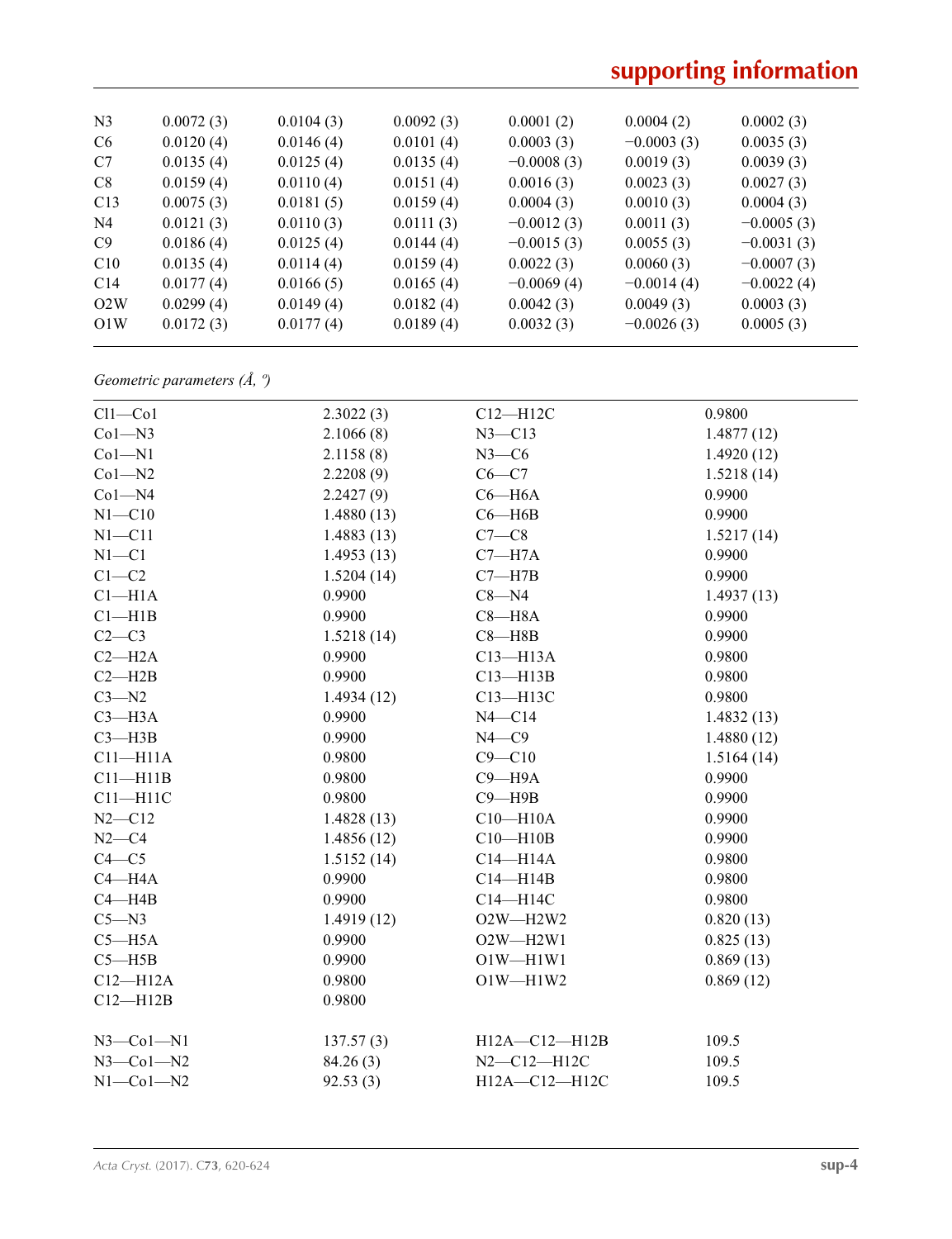| $N3$ —Co $1$ —N4     | 91.52(3)  | $H12B - C12 - H12C$                      | 109.5     |
|----------------------|-----------|------------------------------------------|-----------|
| $N1$ -Co $1$ -N4     | 83.81 (3) | $C13 - N3 - C5$                          | 108.51(7) |
| $N2$ –Co $1$ –N4     | 169.13(3) | $C13 - N3 - C6$                          | 109.67(7) |
| $N3$ –Col–Cl1        | 112.70(2) | $C5 - N3 - C6$                           | 107.56(7) |
| $N1$ -Co $1$ -Cl $1$ | 109.71(2) | $C13 - N3 - C01$                         | 108.07(6) |
| $N2$ –Co $1$ –Cl $1$ | 96.12(2)  | $C5 - N3 - C01$                          | 107.42(5) |
| $N4$ — $Co1$ — $Cl1$ | 94.75(2)  | $C6 - N3 - C01$                          | 115.42(6) |
| $C10 - N1 - C11$     | 108.94(8) | $N3$ —C6—C7                              | 115.18(8) |
| $C10 - N1 - C1$      | 107.64(7) | $N3$ — $C6$ — $H6A$                      | 108.5     |
| $C11 - N1 - C1$      | 109.33(7) | $C7-C6-H6A$                              | 108.5     |
| $C10 - N1 - Co1$     | 107.28(5) | $N3$ –C6–H6B                             | 108.5     |
| $C11 - N1 - Co1$     | 108.64(6) | $C7-C6$ —H6B                             | 108.5     |
| $Cl-M1-C01$          | 114.86(6) | $H6A - C6 - H6B$                         | 107.5     |
| $N1-C1-C2$           | 115.32(8) | $C8 - C7 - C6$                           | 113.94(8) |
| $N1-C1-H1A$          | 108.4     | $C8-C7-H7A$                              | 108.8     |
| $C2-C1-H1A$          | 108.4     | $C6-C7-H7A$                              | 108.8     |
| $N1-C1-H1B$          | 108.4     | $C8-C7-H7B$                              | 108.8     |
| $C2-C1-H1B$          | 108.4     | $C6-C7-H7B$                              | 108.8     |
| $H1A - C1 - H1B$     | 107.5     | $H7A-C7-H7B$                             | 107.7     |
| $C1-C2-C3$           | 114.11(8) | $N4 - C8 - C7$                           | 114.74(8) |
| $C1-C2-H2A$          | 108.7     | $N4$ — $C8$ — $H8A$                      | 108.6     |
| $C3-C2-H2A$          | 108.7     | $C7-C8-H8A$                              | 108.6     |
| $C1-C2-H2B$          | 108.7     | $N4$ — $C8$ — $H8B$                      | 108.6     |
| $C3-C2-H2B$          | 108.7     | $C7-C8$ —H8B                             | 108.6     |
| $H2A - C2 - H2B$     | 107.6     | $H8A - C8 - H8B$                         | 107.6     |
| $N2 - C3 - C2$       | 114.95(8) | $N3$ —C <sub>13</sub> —H <sub>13</sub> A | 109.5     |
| $N2-C3-H3A$          | 108.5     | N3-C13-H13B                              | 109.5     |
| $C2-C3-H3A$          | 108.5     | H13A-C13-H13B                            | 109.5     |
| $N2-C3-H3B$          | 108.5     | N3-C13-H13C                              | 109.5     |
| $C2-C3-H3B$          | 108.5     | H13A-C13-H13C                            | 109.5     |
| $H3A - C3 - H3B$     | 107.5     | H13B-C13-H13C                            | 109.5     |
| $N1 - C11 - H11A$    | 109.5     | $C14 - N4 - C9$                          | 107.26(8) |
| NI—C11—H11B          | 109.5     | $C14 - N4 - C8$                          | 108.50(8) |
| $H11A - C11 - H11B$  | 109.5     | $C9 - N4 - C8$                           | 108.42(8) |
| $N1-C11-H11C$        | 109.5     | $C14 - N4 - C01$                         | 116.11(6) |
| H11A-C11-H11C        | 109.5     | $C9 - N4 - C01$                          | 102.10(6) |
| H11B-C11-H11C        | 109.5     | $C8 - N4 - C01$                          | 113.85(6) |
| $C12 - N2 - C4$      | 107.79(8) | $N4 - C9 - C10$                          | 110.88(8) |
| $C12 - N2 - C3$      | 108.57(8) | $N4$ – $C9$ – $H9A$                      | 109.5     |
| $C4 - N2 - C3$       | 108.68(8) | $C10-C9-$ H9A                            | 109.5     |
| $C12 - N2 - C01$     | 116.32(6) | $N4$ — $C9$ — $H9B$                      | 109.5     |
| $C4 - N2 - C01$      | 102.02(6) | С10-С9-Н9В                               | 109.5     |
| $C3 - N2 - C01$      | 112.94(6) | Н9А-С9-Н9В                               | 108.1     |
| $N2 - C4 - C5$       | 111.35(8) | $N1 - C10 - C9$                          | 110.97(8) |
| $N2$ –C4–H4A         | 109.4     | $N1 - C10 - H10A$                        | 109.4     |
| $C5-C4-H4A$          | 109.4     | $C9-C10-H10A$                            | 109.4     |
| $N2-C4-H4B$          | 109.4     | $N1 - C10 - H10B$                        | 109.4     |
| $C5-C4-H4B$          | 109.4     | $C9-C10-H10B$                            | 109.4     |
|                      |           |                                          |           |